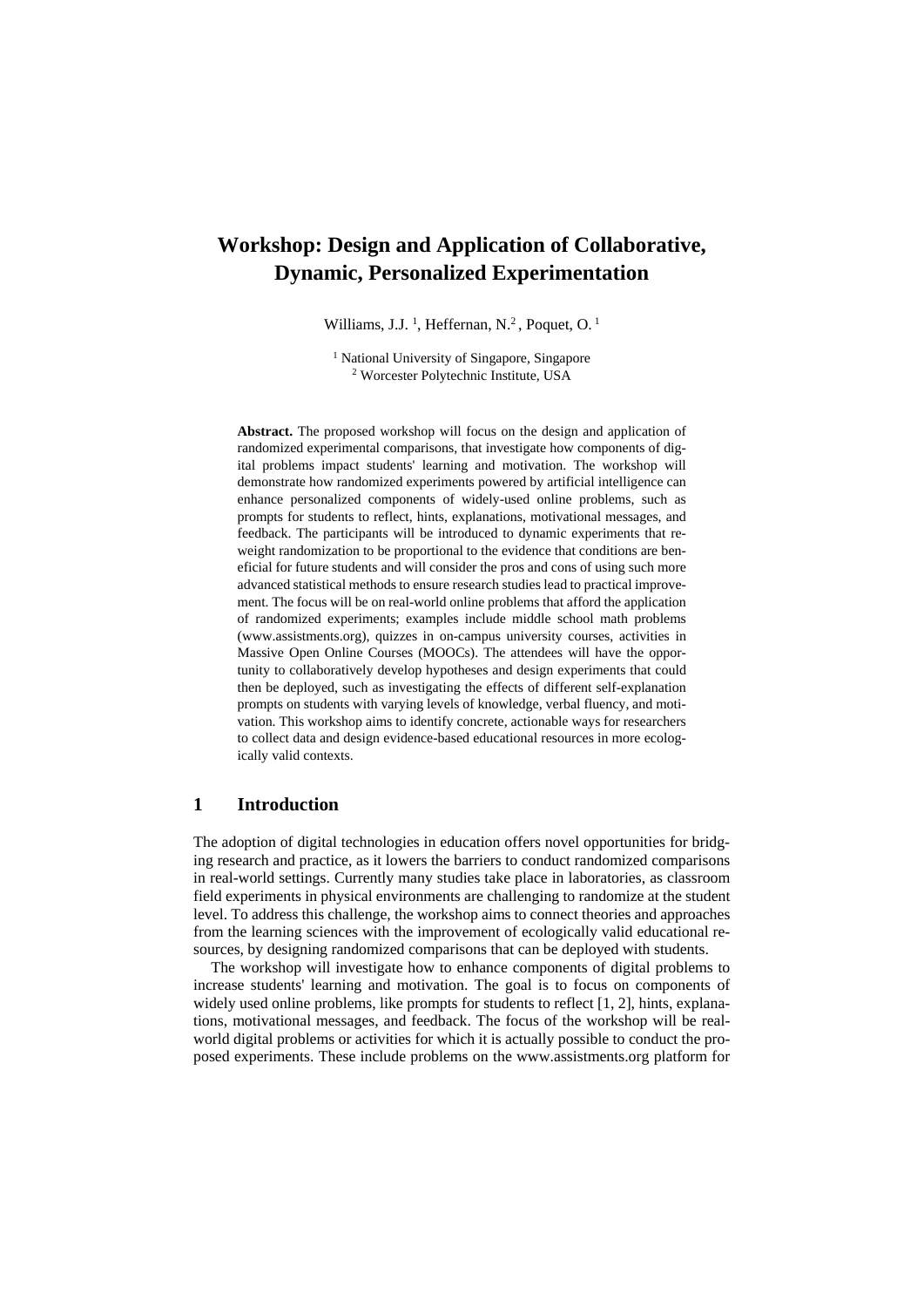middle school math, quizzes in on-campus university courses, and Massive Open Online Courses (MOOCs).

Components of online problems are especially germane because: (1) They are ubiquitous in a wide range of educational settings, topics, age groups. (2) There are immediate dependent measures of engagement (time spent on problems, repeated attempts) and learning (accuracy and time needed to solve future near and far transfer problems). (3) A wide range of variables can be experimentally investigated in enhancing online problems, through appropriate design of hints [3], explanations [4], and learning tips [5]. Despite the extant research that demonstrates that quality support in problems can benefit learning, there are many open questions about how to provide the best instructional support and feedback in interactive problems (see [6] for a review).

# **2 Dynamic Experimentation**

A challenge that arises in conducting randomized comparisons is minimizing the chances that students are disadvantaged by receiving conditions that are bad for learning and maximizing the chances that data from experiments leads to practical improvements for future students. The workshop will introduce how to dynamically adapt experiments, by analyzing data in real-time and weighting randomization, so that the probability of assigning a student to a condition is proportional to the probability that the condition is best for them (leads to highest learning or engagement).

Algorithms that provide statistically principled trade-offs between experimenting and maximizing outcomes have been extensively studied in machine learning [7], website testing [8], and medical applications [9]. Workshop co-organizer Williams has implemented one of these algorithms, i.e. Thompson Sampling [10], into a system for experimentation on explanations in online problems [11], freely available at the URL www.josephjaywilliams.com/dynamicproblem. The Thompson Sampling algorithm used an adaptively weighted random policy that changed the probability of assigning different explanations by using data about students' ratings of how helpful explanations were for their learning. For example, the probability of receiving any one of four explanations was 25% for the first learner. But if the first twenty learners rated explanations three and four more highly than explanation one or two, the probability of the twenty-first learner receiving each explanation might be changed to 20%, 16%, 34%, 30%. This preserves random assignment and allows causal conclusions, while dynamically using the data collected to increase how many people receive higher rated explanations. A separate study with pre- and post- test measures of learning showed that using the system to identify highly rated explanations increased learning and transfer to accurately solving new math problems. Learning gains from these adaptive explanations did not differ significantly from high quality explanations written by a teacher. This is one example of the kinds of studies we hope workshop participants can design during the workshop, and then collaborate after the workshop.